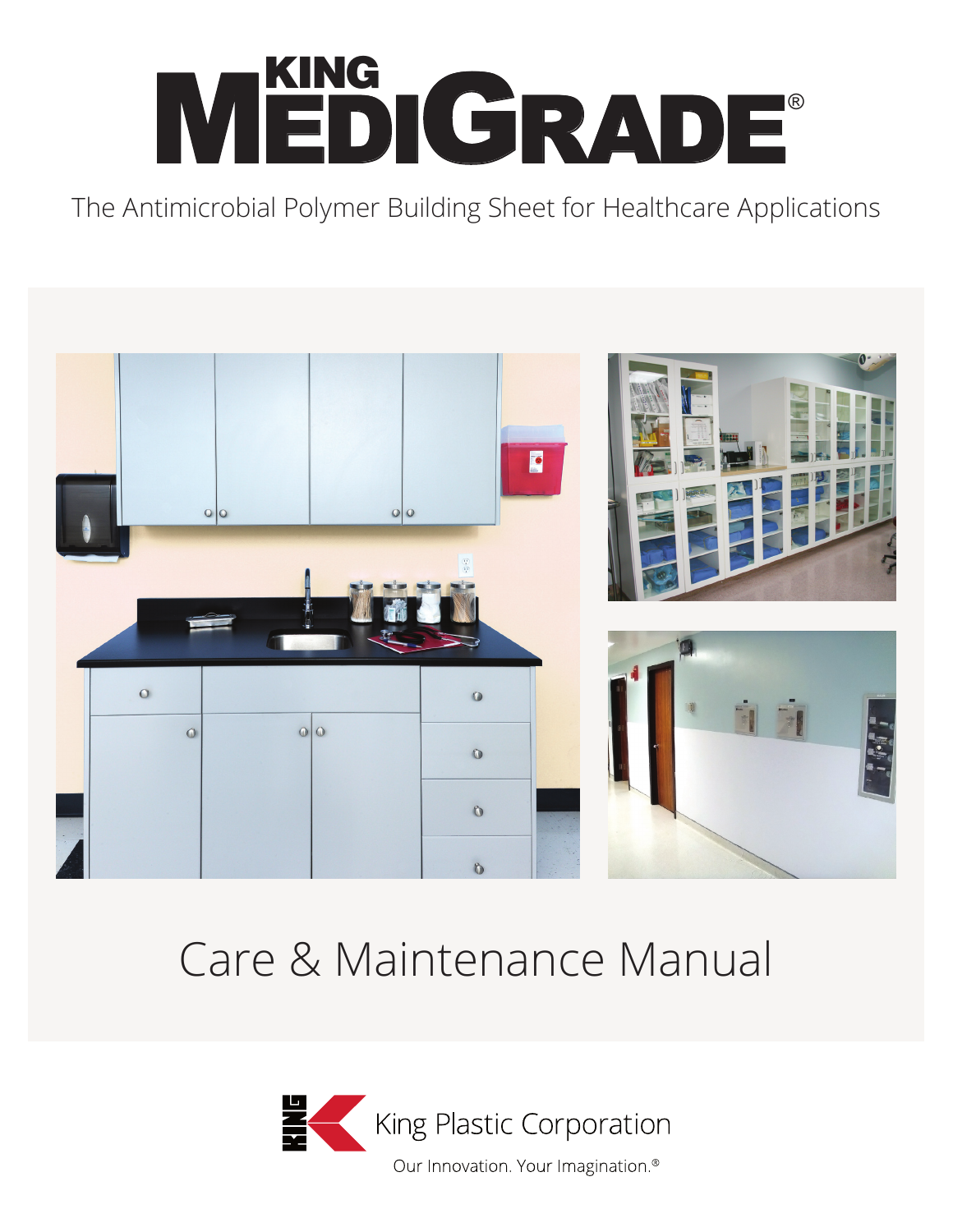#### Care & Maintenance

King MediGrade® is a super tough, high-density polyethylene building sheet with an advanced antimicrobial technology for protecting the product surface against stain and odor causing bacteria, algae and fungi. Unlike surface antimicrobials, King Plastic's advanced antimicrobial technology protects against bacterial degradation for the lifetime of the product.

King MediGrade® will not rust, delaminate or rot when exposed to UV, humidity or water. Healthcare facilities, medical equipment and case goods made with King MediGrade® will stay cleaner and fresher between cleanings. Studies have shown that surfaces with the antimicrobial technology can inhibit the amount of certain product-damaging bacteria by 99.99%\* compared to an untreated surface. The polymer sheet never needs painting or refinishing, works like wood and is easy to fabricate using common woodworking tools and techniques.

The King MediGrade® polymer sheets are also chemically resistant. Most chemicals, except the harshest solvents and acids, will have little effect on the material.

There isn't much you have to do to keep it looking new. The following are a few tips on care and maintenance to keep all the cabinets and furniture made with King MediGrade® looking new.

- Keep teak oil and other wood preservatives and stains away from King MediGrade® components. They may permanently stain King MediGrade®.
- Rust stains are very difficult to remove from King MediGrade®, especially the lighter colors. Keep uncoated metals away from your new King MediGrade®.
- Soft deck shoes are recommended for walking on the product surface. Hard, black soles can leave scuff marks that are difficult to remove.
- Certain tree saps and berries may permanently discolor King MediGrade®. Wash frequently if your item is located under or near trees or shrubs.
- King MediGrade® will melt if exposed to extreme heat. Your designer has chosen to make your item from King MediGrade® for a particular application based on normal environmental conditions and considerable testing. Do not subject the material to a consistent operating temperature of over 150° Fahrenheit. Heat sources such as hot plates and lit cigarettes can mar the finish.
- You will not be able to paint King MediGrade®. Even polyurethanes do not hold to the material for long.
- King MediGrade® is one of our most scratch resistant polymers, but it is not scratch or gouge proof.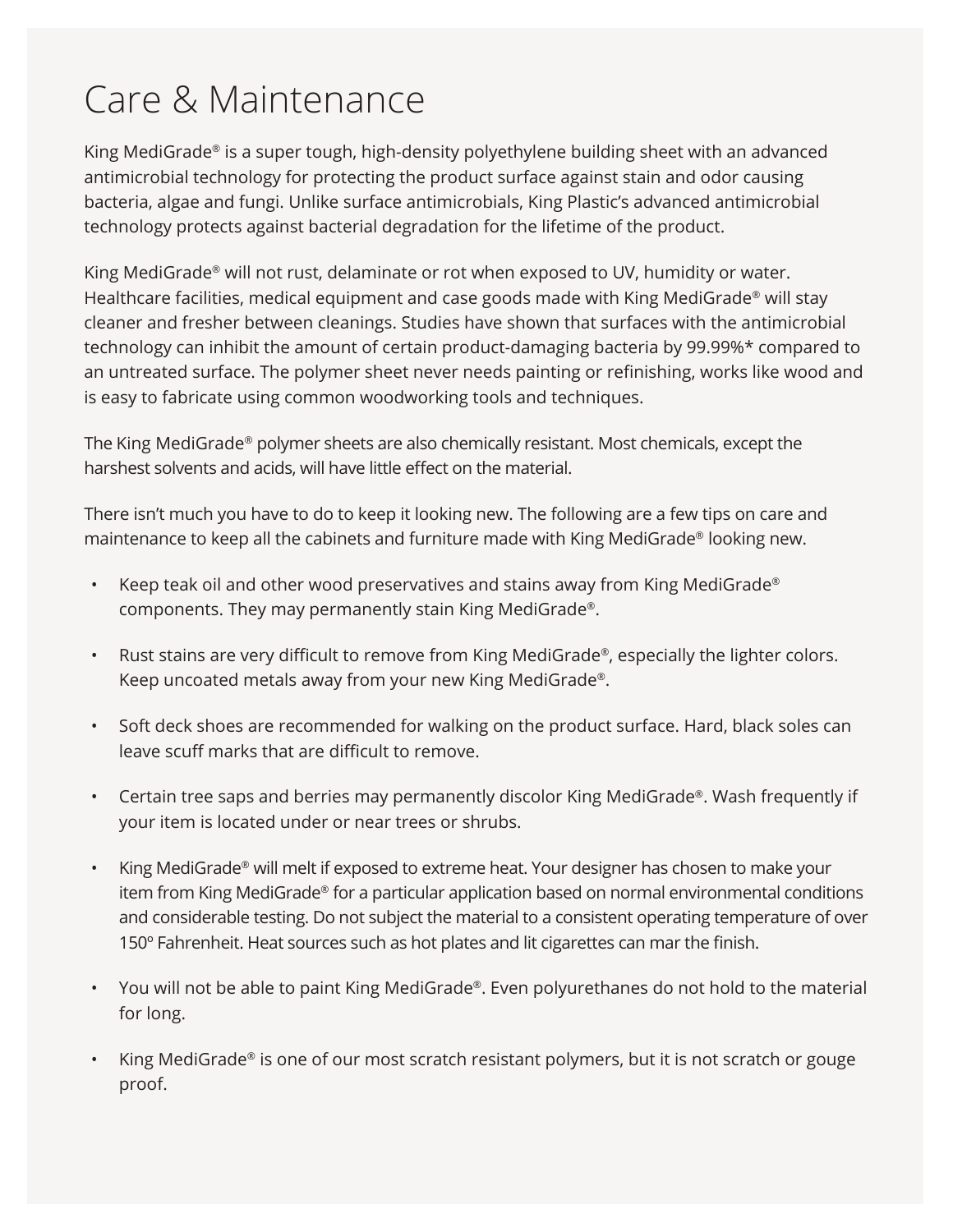# Cleaning

Cleaning furniture and cabinets made with King MediGrade® polymer is very simple:

- To clean everyday dirt and stains, use a cleaner such as Soft Scrub® and a nylon scrubby or stiff nylon brush. Scrub lightly; excess force can mar the finish.
- Persistent stains will usually go away if you soak the area with bleach. Do not use 100% chlorine as used to treat swimming pools and/or use a pressure washer.
- Stains and marks have been successfully removed with the following branded products: Goof Off®, Mr. Clean Magic Eraser®, and GOJO® Orange Pumice Hand Cleaner.
- To clean a petroleum stain such as grease or oil, use a citrus cleaner, alcohol or mineral spirits.
- In severe cases, spray petroleum-based stains with WD40®. Then use toluene or acetone and a white nylon scrub pad (colored pads release staining dyes when combined with acetone).
- Do not use MEK, turpentine or naphtha solvent.

Furniture polish or automotive silicone spray products such as Armor-All® can add an attractive luster to the finish of King MediGrade® and hide small surface blemishes. To prevent slipping, do not use these products on walking surfaces.

If a mark or stain won't come out, you may lightly sand the area. Be careful and only work on the stained area because sanding will remove the matte gloss finish.

## Customizing with King MediGrade®

Many have found King MediGrade® to be the perfect fit when they want to make furniture and cabinets suited to the healthcare industry. Our website, www.kingplastic.com, details many innovative projects and describes the various King Plastic products. The material is easy to work with using standard woodworking tools and techniques, although users are advised to read the "Works Like Wood" instructional brochure available on our website.

A few suggestions from our website are worth mentioning:

- Use standard woodworking tools to repair or fabricate components. To create a crisp edge with a circular saw, use a good carbide blade with 60 teeth for a 10" blade and 40 teeth for a 7 1/2" blade.
- King MediGrade® cannot be glued using standard adhesives. It is preferable to use stainless steel mechanical fasteners when constructing components with King MediGrade®. Visit www.kingplastic.com to obtain the latest information and recommendations regarding adhesives and their application.